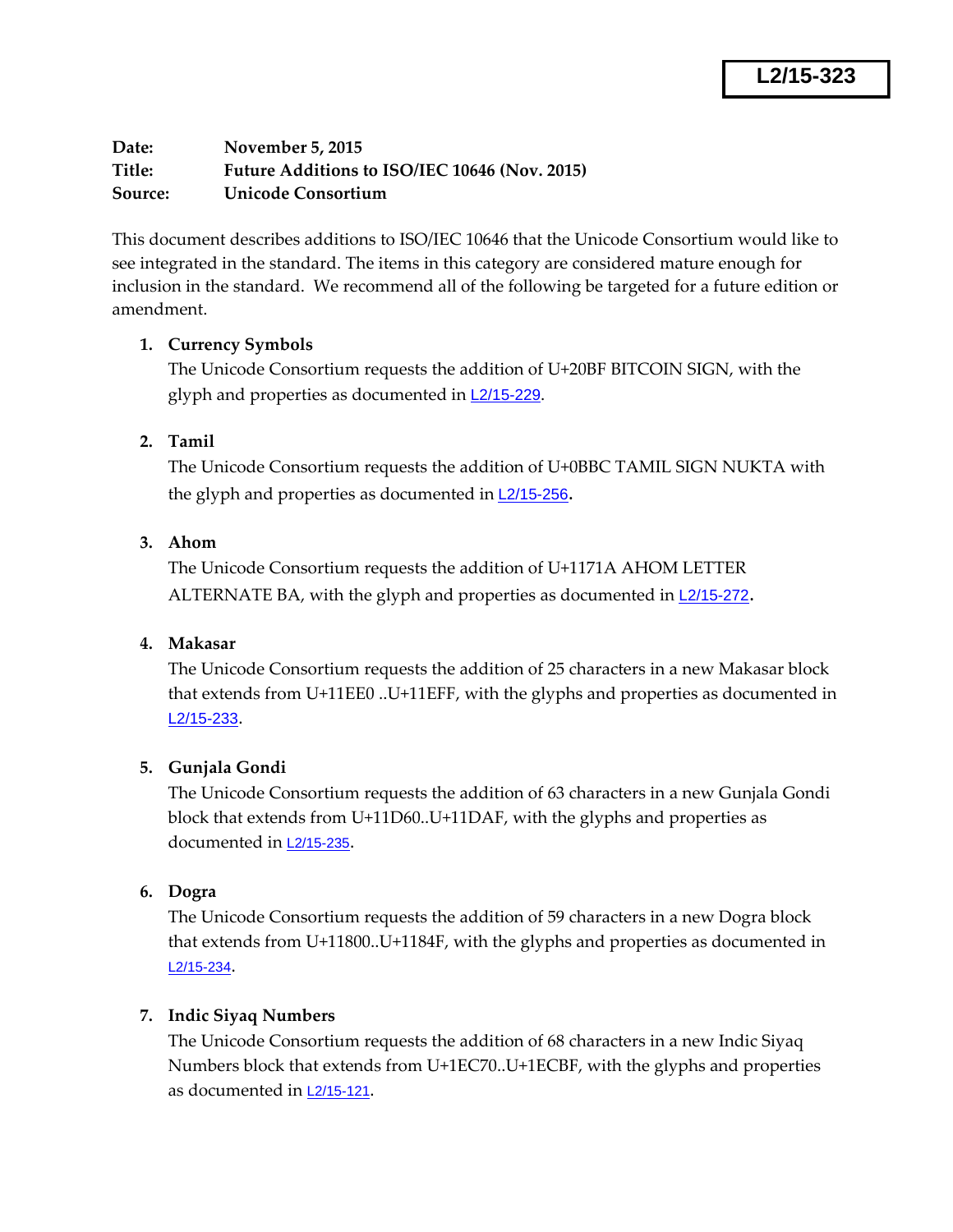#### **8. Supplemental Symbols and Pictographs**

The Unicode Consortium requests the addition of the following 5 characters, with the glyphs and properties as documented in  $L2/15-267r3$ : 1F95A EGG 1F95B GLASS OF MILK 1F95C PEANUTS 1F95D KIWIFRUIT 1F95E PANCAKES

#### **9. Supplemental Symbols and Pictographs**

The Unicode Consortium requests the addition of the following 2 characters, with the glyphs and properties as documented in  $L2/15-267r3$ : 1F990 SHRIMP 1F991 SQUID

#### **10. Standardized Variation Sequences**

The Unicode Consortium requests the addition of the following named sequences: a. 27 dotted form standardized variation sequences, as documented on page 3 of  $\frac{12}{15}$ -320:

| 1000 FE00 | MYANMAR LETTER KA         |
|-----------|---------------------------|
| 1002 FE00 | MYANMAR LETTER KHA        |
| 1004 FE00 | MYANMAR LFTTFR NGA        |
| 1010 FE00 | MYANMAR LFTTFR TA         |
| 1011 FE00 | MYANMAR LFTTFR THA        |
| 1015 FE00 | MYANMAR LFTTFR PA         |
| 1019 FE00 | MYANMAR LFTTFR MA         |
| 101A FE00 | MYANMAR LFTTFR YA         |
| 101C FE00 | MYANMAR LFTTFR LA         |
| 101D FE00 | MYANMAR LFTTFR WA         |
| 1022 FE00 | MYANMAR LFTTFR SHAN A     |
| 1031 FE00 | MYANMAR LETTER SIGN E     |
| 1075 FE00 | MYANMAR LFTTFR SHAN KA    |
| 1078 FE00 | MYANMAR LFTTFR SHAN CA    |
| 107A FE00 | MYANMAR LFTTFR SHAN NYA   |
| 1080 FE00 | MYANMAR LFTTFR SHAN THA   |
| AA60 FE00 | MYANMAR LETTER KHAMTI GA  |
| AA61 FE00 | MYANMAR LFTTFR KHAMTI CA  |
| AA62 FE00 | MYANMAR LFTTFR KHAMTI CHA |
| AA63 FE00 | MYANMAR LFTTFR KHAMTI JA  |
| AA64 FE00 | MYANMAR LFTTFR KHAMTI JHA |
| AA65 FE00 | MYANMAR LETTER KHAMTI NYA |